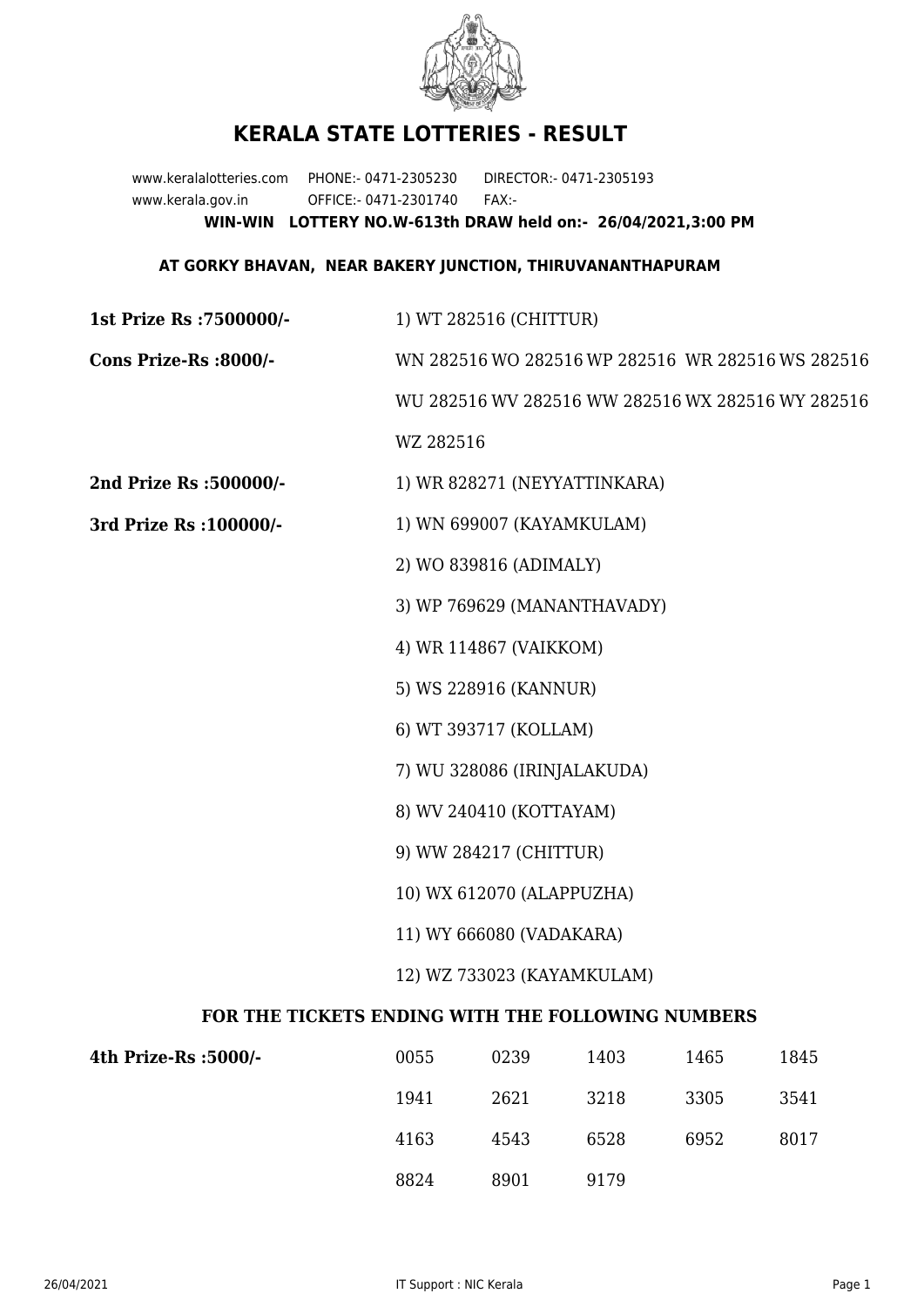| 5th Prize-Rs : 2000/- | 0303 | 0326 | 2674 | 3316 | 4154 |
|-----------------------|------|------|------|------|------|
|                       | 6589 | 6644 | 8605 | 8980 | 9498 |
| 6th Prize-Rs : 1000/- | 0004 | 0306 | 1155 | 1254 | 1962 |
|                       | 3985 | 5523 | 6209 | 6899 | 7053 |
|                       | 8169 | 9374 | 9696 | 9802 |      |
| 7th Prize-Rs :500/-   | 0087 | 0148 | 0272 | 0277 | 0435 |
|                       | 0662 | 0750 | 0843 | 0884 | 0973 |
|                       | 0978 | 1123 | 1252 | 1534 | 1577 |
|                       | 1723 | 1763 | 2264 | 2476 | 2551 |
|                       | 2678 | 2889 | 2927 | 3028 | 3114 |
|                       | 3150 | 3209 | 3435 | 3510 | 3512 |
|                       | 3621 | 3840 | 3863 | 3916 | 4022 |
|                       | 4054 | 4095 | 4155 | 4224 | 4403 |
|                       | 4645 | 4650 | 4780 | 4921 | 4969 |
|                       | 5029 | 5041 | 5055 | 5110 | 5111 |
|                       | 5258 | 5423 | 5888 | 6010 | 6192 |
|                       | 6292 | 6354 | 6496 | 6550 | 6624 |
|                       | 6685 | 6891 | 6920 | 7038 | 7048 |
|                       | 7064 | 7231 | 7763 | 7858 | 8075 |
|                       | 8235 | 8318 | 8435 | 8675 | 8721 |
|                       | 8973 | 8994 | 9042 | 9049 | 9138 |
|                       | 9223 | 9742 |      |      |      |
| 8th Prize-Rs : 100/-  | 0010 | 0106 | 0141 | 0142 | 0223 |
|                       | 0370 | 0405 | 0428 | 0430 | 0630 |
|                       | 0650 | 0698 | 0700 | 0735 | 0959 |
|                       | 0991 | 1040 | 1169 | 1263 | 1288 |
|                       | 1307 | 1334 | 1347 | 1379 | 1571 |
|                       | 1654 | 1664 | 1721 | 1772 | 1900 |
|                       | 1930 | 1957 | 2002 | 2150 | 2162 |